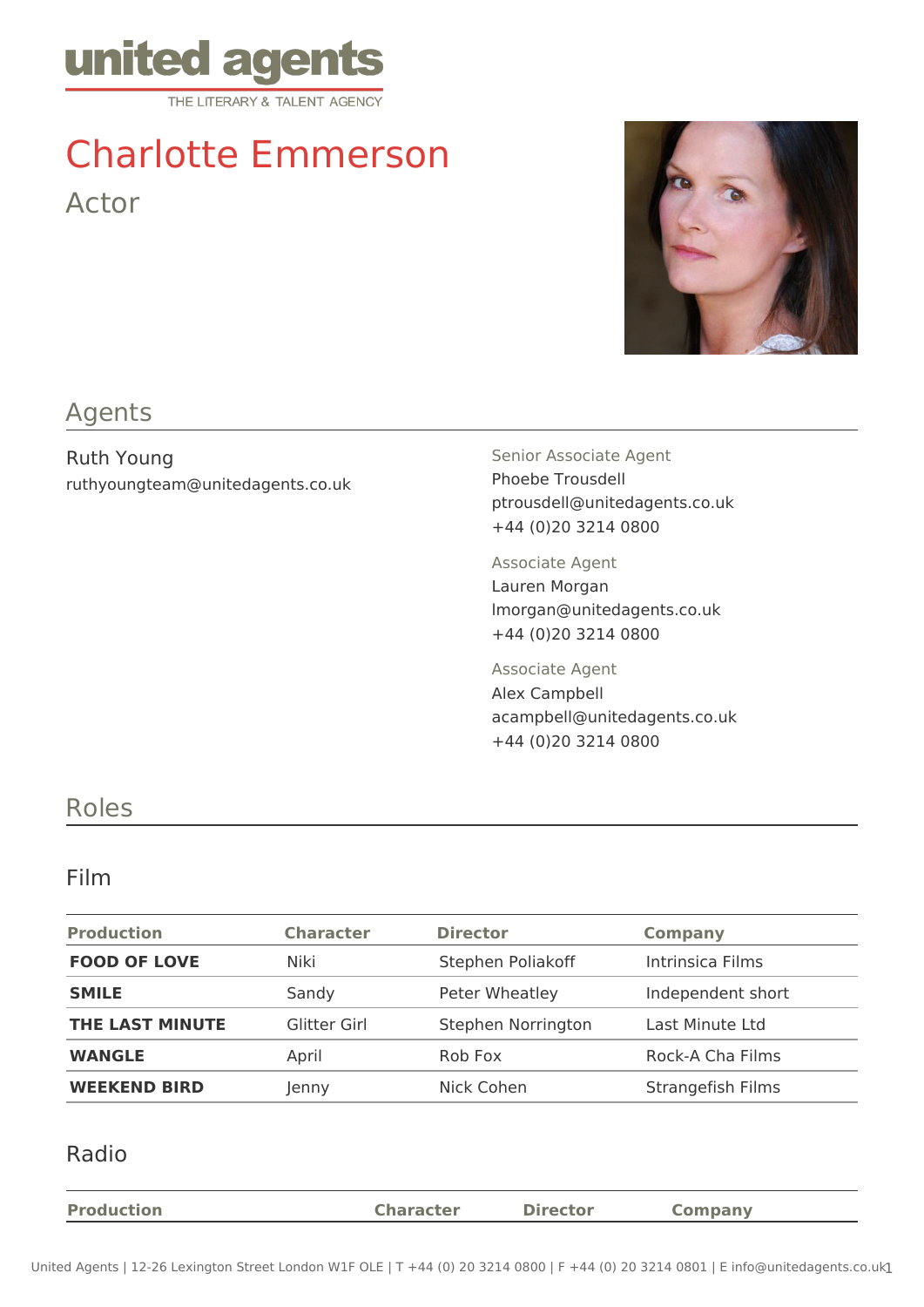| <b>THE GOLDEN BOWL</b>                                    | Fanny Assingham Nadia Molinari |                              | <b>BBC Radio 4</b>       |
|-----------------------------------------------------------|--------------------------------|------------------------------|--------------------------|
| <b>I CAPTURE THE CASTLE</b>                               | Topaz                          | Nadia Molinari               | <b>BBC Radio 4</b>       |
| THE MISTLETOE BRIDE AND<br><b>OTHER HAUNTING TALES</b>    |                                |                              | <b>BBC Radio 4 Extra</b> |
| <b>WAR AND PEACE</b>                                      | Helene                         | Celia de Wolff               | <b>BBC Radio 4</b>       |
| <b>TO THE LIGHTHOUSE</b>                                  | Mrs Ramsay                     | Nadia Molinari               | <b>BBC Radio 4</b>       |
| <b>BARCHESTER CHRONICLES:</b><br><b>FRAMLEY PARSONAGE</b> | Susan Grantly                  | Marion Nancarrow BBC Radio 4 |                          |
| <b>THE WARDEN</b>                                         | Susan Grantly                  | Sue Roberts                  | <b>BBC R4</b>            |
| THE WORLD ACCORDING TO GARP                               | Mrs Ralph                      | Nadia Molinari               | <b>BBC R4</b>            |
| <b>THE LAST TYCOON</b>                                    | Kathleen                       | <b>Bill Bryden</b>           | Feelgood Fiction         |
| <b>GHOST STORIES OF E NESBIT</b>                          | THE VIOLET CAR                 |                              | <b>Pier Productions</b>  |
| <b>WRITING THE CENTURY</b>                                |                                | <b>Pauline Harris</b>        | <b>BBC Radio</b>         |
| <b>REEDS IN THE WIND</b>                                  | Noemi                          | Nadia Molinari               | <b>BBC Manchester</b>    |
| <b>WRITING THE CENTURY</b>                                | Paula                          | <b>Sue Roberts</b>           | <b>BBC Radio</b>         |
| <b>CHARGE OF THE LIGHT BRIGADE</b>                        | Clarissa                       | <b>Bill Bryden</b>           | Prommenade for<br>Radio4 |
| <b>CHARLEY'S ANGELS</b>                                   | Catherine                      | David Hunter                 | <b>BBC Radio</b>         |
| <b>SECOND TO MIDNIGHT</b>                                 | Helen                          | Susan Roberts                | <b>BBC Radio</b>         |
| <b>THE YELLOW WALLPAPER</b>                               |                                | Susan Roberts                | <b>BBC Radio</b>         |

## Stage

| <b>Production</b>              | <b>Character</b> | <b>Director</b>                  | <b>Company</b>                                                    |
|--------------------------------|------------------|----------------------------------|-------------------------------------------------------------------|
| <b>FOOTFALLS &amp; ROCKABY</b> | May              | <b>RICHARD</b><br><b>BEECHAM</b> | Jermyn Street Theatre                                             |
| <b>LOVE FROM A STRANGER</b>    | Performer        | On Air Theatre<br>Company        | <b>Windsor Theatre Royal</b>                                      |
| <b>ALONE IN BERLIN</b>         | Anna Quangel     | James Dacre                      | Royal & Derngate                                                  |
| <b>GASLIGHT</b>                | <b>Bella</b>     | Lucy Bailey                      | <b>Bill Kenwright LTD</b>                                         |
| <b>BROKEN GLASS</b>            | Sylvia Gellburg  |                                  | Richard Beecham Watford Palace Theatre                            |
| <b>THE DISTANCE</b>            | Alex             | Charlotte<br>Gwinner             | A Sheffield Theatres and<br>Orange Tree Theatre Co-<br>Production |
| <b>SUNSPOTS</b>                | Lola             | Charlotte<br>Gwinner             | <b>Hampstead Theatre</b>                                          |
| <b>UNCLE VANYA</b>             | Sonya            | Lucy Bailey                      | The Print Room                                                    |
| <b>EDEN END</b>                | Stella           | Laurie Sansom                    | Royal and Derngate<br>Northampton                                 |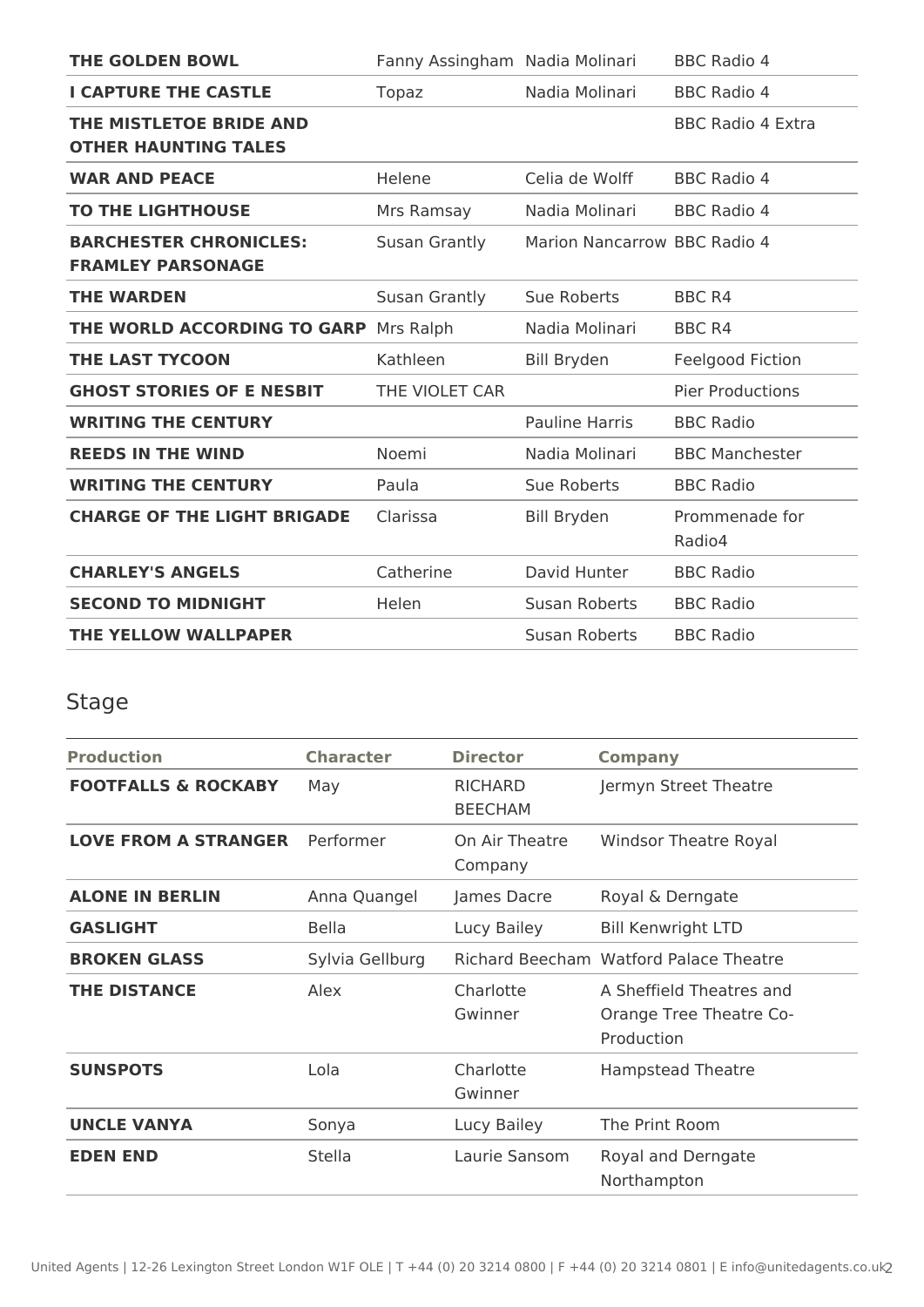| <b>Production</b>                                | <b>Character</b>       | <b>Director</b>      | <b>Company</b>                          |
|--------------------------------------------------|------------------------|----------------------|-----------------------------------------|
| THE DUCHESS OF MALFI                             | <b>Duchess</b>         | Laurie Sansom        | Royal and Derngate                      |
| <b>SERENADING LOUIE</b>                          | Gabrielle              | Simon Curtis         | <b>Donmar Theatre</b>                   |
| <b>BABY DOLL</b>                                 | <b>Baby Doll</b>       | Lucy Bailey          | Birmingham Rep, RNT & Albery<br>Theatre |
| <b>DUSA FISH STAS AND VI</b>                     | Fish                   | Lisa Napier          | The Etcetera Theatre                    |
| <b>GREAT EXPECTATIONS</b>                        | Estella                | Jacob Murray         | Royal Exchange Theatre,<br>Manchester   |
| <b>ON THE ROCKS</b>                              | Katherine<br>Mansfield | Clare Lizzimore      | <b>Hampstead Theatre</b>                |
| <b>OUR SONG</b>                                  | Angie                  | <b>Ned Sherrin</b>   | <b>TEG Productions</b>                  |
| <b>PLAYBOY OF THE</b><br><b>WESTERN WORLD</b>    | Susan Brady            | Harry Meacher        | Pentameters Theatre and<br>touring      |
| <b>POSTMAN ALWAYS RINGS Cora</b><br><b>TWICE</b> |                        | Lucy Bailey          | ATG, Playhouse Theatre                  |
| <b>POSTMAN ALWAYS RINGS Cora</b><br><b>TWICE</b> |                        | Lucy Bailey          | West Yorkshire Playhouse                |
| <b>THE ANASTASIA FILE</b>                        | Anastasia              | Amy Kassai           | <b>Courtyard Theatre</b>                |
| <b>THE CHERRY ORCHARD</b>                        | Anya                   | <b>Trevor Nunn</b>   | <b>National Theatre</b>                 |
| THE CHILDREN'S HOUR                              | Martha Dobey           | Sarah Frankcom       | Royal Exchange Theatre,<br>Manchester   |
| THE COAST OF UTOPIA                              |                        | <b>Trevor Nunn</b>   | <b>National Theatre</b>                 |
| <b>THE CRUCIBLE</b>                              | Mary Warren            | Kenny Ireland        | <b>National Tour</b>                    |
| THE DAUGHTER-IN-LAW                              | Minnie                 | <b>Kirstie Davis</b> | <b>Watford Palace Theatre</b>           |
| THE GOOD HOPE                                    | Clementine             | <b>Bill Bryden</b>   | <b>National Theatre</b>                 |
| <b>THE SEAGULL</b>                               | Masha                  | Peter Stein          | Edinburgh International Festival        |
| <b>THERESE RAQUIN</b>                            | Therese                | Marianne Elliott     | <b>National Theatre</b>                 |
| <b>WALLENSTEIN</b>                               | <b>Countess Tzerky</b> | Angus Jackson        | <b>Chichester Festival Theatre</b>      |

## Television

| <b>Production</b>                               | <b>Character</b> | <b>Director</b> | <b>Company</b>         |
|-------------------------------------------------|------------------|-----------------|------------------------|
| <b>MANHUNT S2 - THE NIGHT</b><br><b>STALKER</b> | Diane            | Marc Evans      | <b>ITV</b>             |
| <b>LOVE, LIES AND RECORDS</b>                   | Anne-Marie       |                 | Rollem Ltd/BBC         |
| <b>DOCTORS (Series 18)</b>                      | Helen Shire      | Rob Brown       | BBC                    |
| <b>FROM DARKNESS</b>                            | Harriet Grado    | Dominic Leclerc | <b>BBC</b>             |
| <b>SILENT WITNESS (Series 19)</b>               | Sheila Friend    | Keith Boak      | BBC                    |
| <b>DCI BANKS</b>                                | Sophie Clayton   | Mat King        | Left Bank Pictures Ltd |